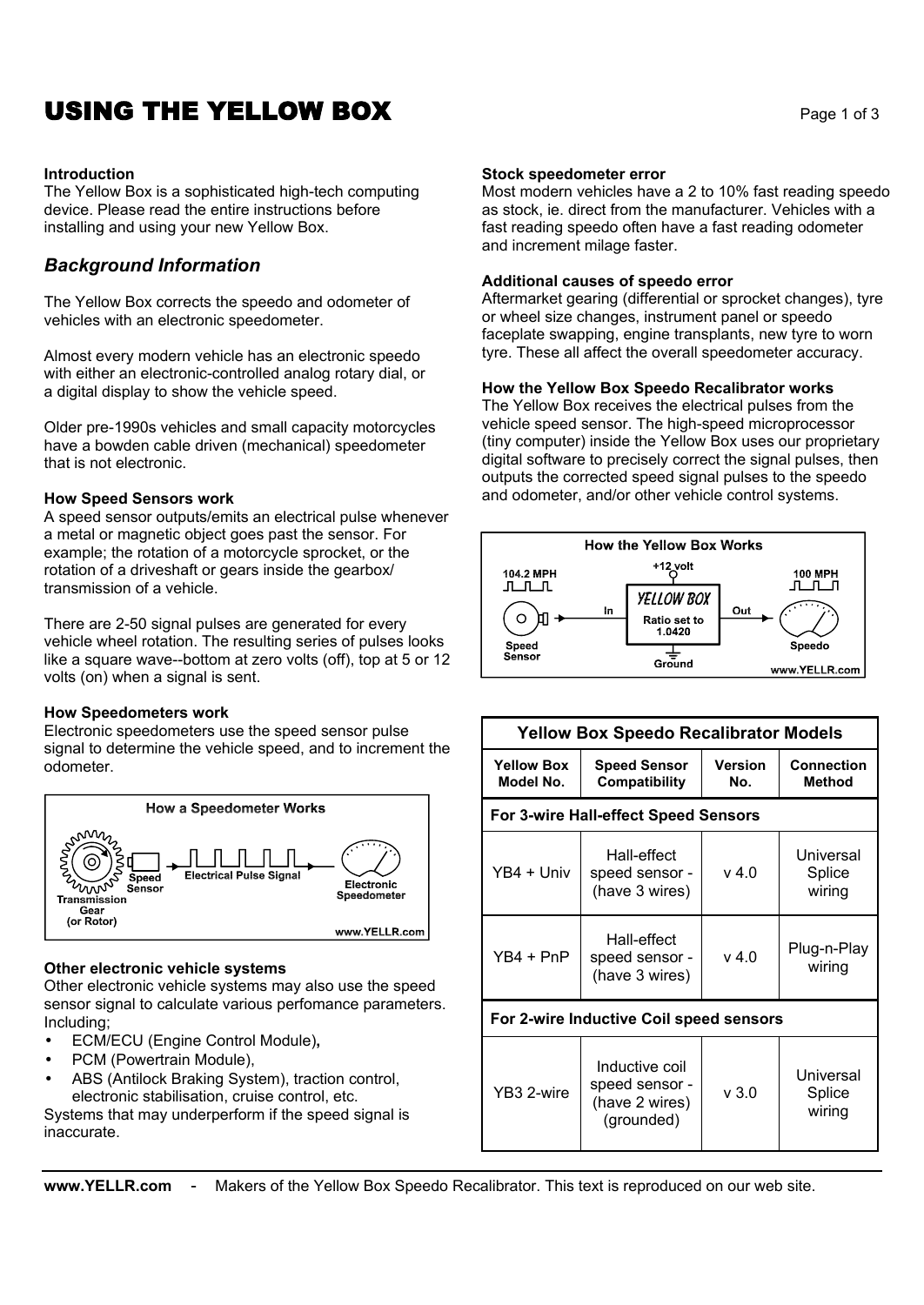# **USING THE YELLOW BOX** Page 2 of 3

## **Features of the Yellow Box Speedo Recalibrator - version 4.0**

| Corrects both the speedo and odometer at the same<br>time by same percentage/ratio. | $\bullet$ | Compatible with all 3-wire Hall-effect speed sensors<br>Suits motorcyles, sportscars, trucks, cars, 2WD, 4WD,<br>etc. |
|-------------------------------------------------------------------------------------|-----------|-----------------------------------------------------------------------------------------------------------------------|
| Correction Range: $-50\%$ to $+100\%$ (1:2 to 2:1 ratio)                            |           |                                                                                                                       |
| KPH to MPH or MPH to KPH conversion                                                 |           | Conveniently powered from the speed sensor power                                                                      |
|                                                                                     |           | Recommended supply voltage: 5 volt to 16 volt                                                                         |
| Fine ratio adjustment: 0.5% and 1% steps                                            |           | Very low power consumption (20mA)                                                                                     |
| Fully digital, high accuracy operation                                              | ٠         | Multi stage power regulation                                                                                          |
| Exact, instant adjustment                                                           |           |                                                                                                                       |
|                                                                                     |           | Contains high performance, quality components                                                                         |
| Real time speedometer correction                                                    |           | Special hi-brightness light, flashes settings and data                                                                |
| Instant correction, no speedo lag                                                   |           |                                                                                                                       |
|                                                                                     |           | Rugged water and vibration proof encapsulation                                                                        |
| World famous 10 year replacement guarantee!                                         | ٠         | Gold plated switches, corrosion and weather resistant                                                                 |
|                                                                                     |           |                                                                                                                       |
|                                                                                     |           |                                                                                                                       |

## *Key Points to Using the Yellow Box*

### **The Jumper Plug**

The jumper plug simply connects the IN and OUT wires together of the YB wiring harness, by using in place of the Yellow Box. This is handy to return the wiring to original uncorrected speedo; to check the original total speedo error, or other testing, or if you need to return your YB, or for using one Yellow Box between two vehicles.

### **What the switches do**

The 8 on/off switches enable you to tell the Yellow Box computer what to do. You simply set the switches to your required speedo correction, or set to run a special test. Refer to the Yellow Box "operating modes" below and the "**Correction Ratio Table"** pages.

### The **switches are checked each time the Yellow Box**

**powers up**. If you change the switch settings, turn the Yellow Box off, and allow 5 seconds before turning the ignition back on.

## **Where is the LED flashing light?**

Under the plastic. When the Yellow Box is powered up the LED (Light Emitting Diode) shines through the plastic.

### **How to read the LED flashes**

Each time the Yellow Box powers up the LED shows;

- One long flash = power-up and internal testing,
- 3 very fast flashes = passed internal tests,
- 8 flashes in a continuous loop = shows what each of the 8 switches are set to: ON or OFF.

## **Switch position ON = 1 = LED long flash Switch position OFF = 0 = LED short flash**

The LED only flashes while the vehicle is stationary. Flashing the correction setting or special test result accordingly.

### **Yellow Box Modes**

The Yellow Box has two main operational modes;

- 1. Correction modes
- 2. Special test modes